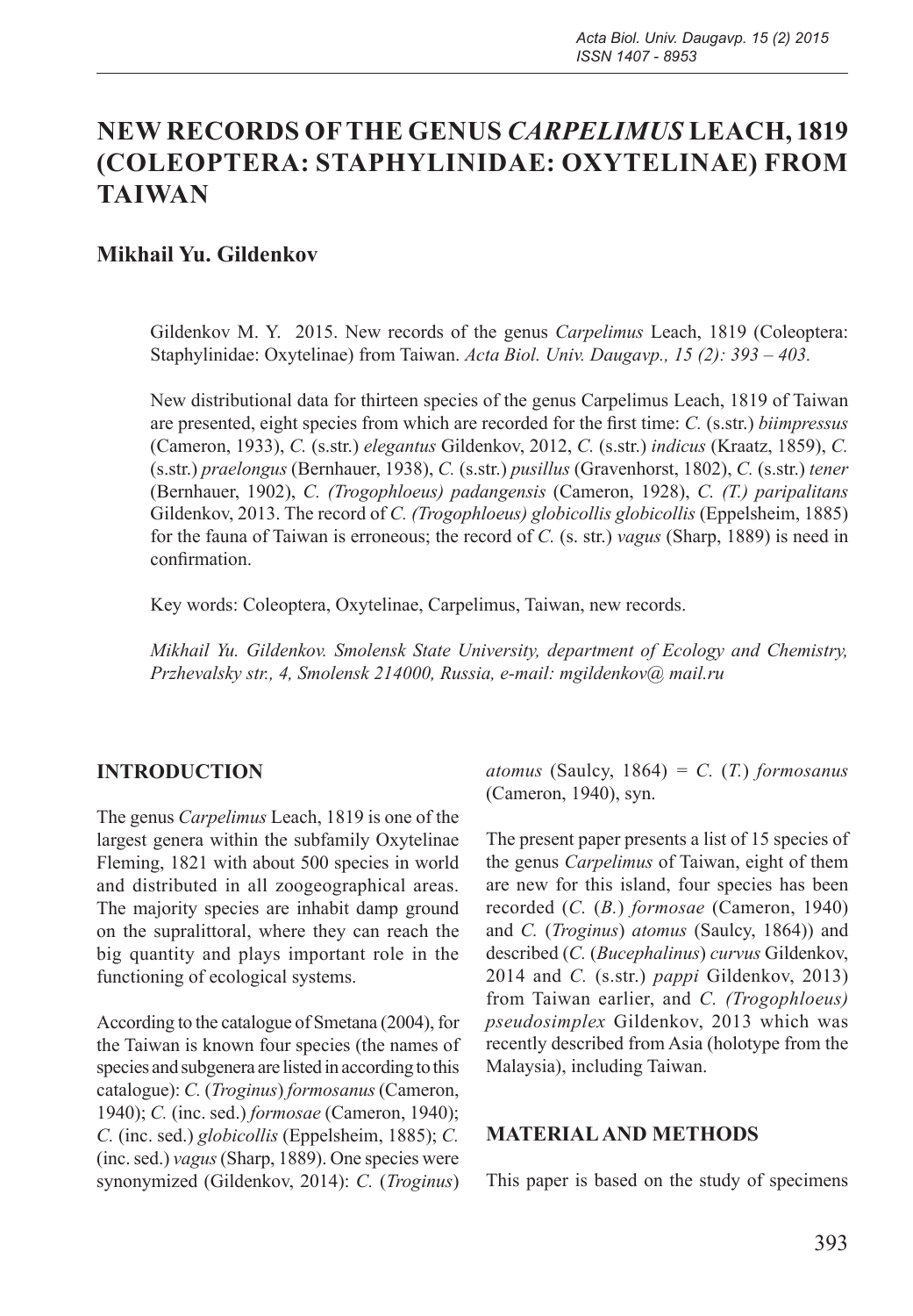which are deposited in the following collections: BMNH = British Museum of Natural History, London, UK (R. Booth);  $cMG = private$ collection of M. Gildenkov, Smolensk, Russia; cMSch = private collection of M. Schülke, Berlin, Germany; cVA = private collection of V. Assing, Hannover, Germany; FMNH = Field Museum of Natural History, Chicago, USA (M. Thayer); HNHM = Hungarian Natural History Museum, Budapest, Hungary (G. Makranczy); NHMW = Naturhistorisches Museum Wien, Vienna, Austria (H. Schillhammer); SDEI = Senckenberg Deutsches Entomologisches Institut, Müncheberg, Germany (L. Zerche); ZFMK = Zoologisches Forschungsmuseum Alexander Koenig, Bonn, Germany (D. Ahrens).

In the present study standard methods were used for the taxonomic research of the insects; the preparations were made with the use of the binocular microscope MBS-10. The genital preparations were processed using 10% KOH and fixed in euparal later.

# **RESULTS**

*Carpelimus* **(***Bucephalinus***)** *curvus* Gildenkov, 2014

Gildenkov, 2014a: 233

**Type material examined:** Holotypus, male "Kankau (Koshun) Formosa, H. Sauter, VII 1912 09" "435" "Chicago NHMus M. Bernhauer Collection" (FMNH); Paratypus: 2 female "Kankau (Koshun) Formosa, H. Sauter, VII 1912 09" "435" "Chicago NHMus M. Bernhauer Collection" (FMNH); 1 male "Akau" "Formosa Sautter" "Chicago NHMus M. Bernhauer Collection" (cMG).

**Additional material examined:** 1 male "Kankau (Koshun) Formosa, H.Sauter, VII 1912 09" (SDEI); 1 male "Kankau (Koshun) Formosa, H. Sauter, VII 1912 09" "435" "*Trogophloeus silvestris* Cam. " "ex. coll. Scheerpeltz" (NHMW).

**Remarks.** It is known only from Taiwan.

*Carpelimus* **(***Bucephalinus***)** *formosae* (Cameron, 1940)

Bernhauer, 1922: 222 (as *Trogophloeus silvestris*); Cameron, 1940: 249

**Type material examined:** Lectotypus, female: "Kankau (Koshun) Formosa, H.Sauter VII 1909" "*T. formosae* TYPE Cam." "Type" "Lectotypus *Trogophloeus formosae* Cameron, 1940 | des. Gildenkov, 2007" "M.Cameron Bequest. B.M. 1955-147" (BMNH); Paralectotypus, 2 females: "SYNTYPE" "Kankau (Koshun) Formosa, H.Sauter VII 1909" "*T. formosae* TYPE Cam." "Syntype *Trogophloeus formosae* Cameron, det. R.G. Both 2007" "Paralectotypus *Trogophloeus formosae* Cameron, 1940 **|** des. Gildenkov, 2007" "M.Cameron Bequest. B.M. 1955-147" (BMNH). **Additional material examined:** 1 specimen "TAIWAN – Chiayi Co. Alishan, Road 129, km 15,5, after Tanaigu Track, 600 m, leaf litter 13.IV.2009, leg. Vit [7]" (cVA); 3 specimens "TAIWAN: Chiayi Co., Alishan, S Lungmei 4.5km from Alishan 800m, mixed forest litter 12.IV.2009, leg. S. Vit" (cMSch; 1 specimen – cMG); 1 male "TAIWAN: Kao-Hsiung Co., Yushan NP, rd. 20, km 117, road sides slop litter, 1800m, 13.IV.2009, leg. S. Vit (9)" (cMSch); 2 males, 4 specimens "TAIWAN: Chiayi Co., Alishan, rd. 129, km 15,5, after Tanaigu, 600 m, dead leaves, 13.IV.2009, leg. S. Vit" (cMSch; 2 males, 1 specimen – cMG); 6 specimens "Kankau (Koshun) Formosa, H. Sauter, VII 1912 09" "435" "Chicago NHMus M. Bernhauer Collection" (FMNH); 1 male "Kankau (Koshun) Formosa, H. Sauter, VII 1912 09" (SDEI).

**Remarks.** The lectotype was designated from Taiwan (Gildenkov, 2013). The species is known (our data) from Japan (Okinawa). According to the catalogue of Smetana (2004) it is known from China (Hebei, Hongkong). The material from there is unknown for me.

*Carpelimus*(s.str.) *biimpressus* (Cameron, 1933)

**Material examined:** 2 specimens "TAIWAN: T'ai-tung Hsien (Dist.), Shih-nan, Peiyuan,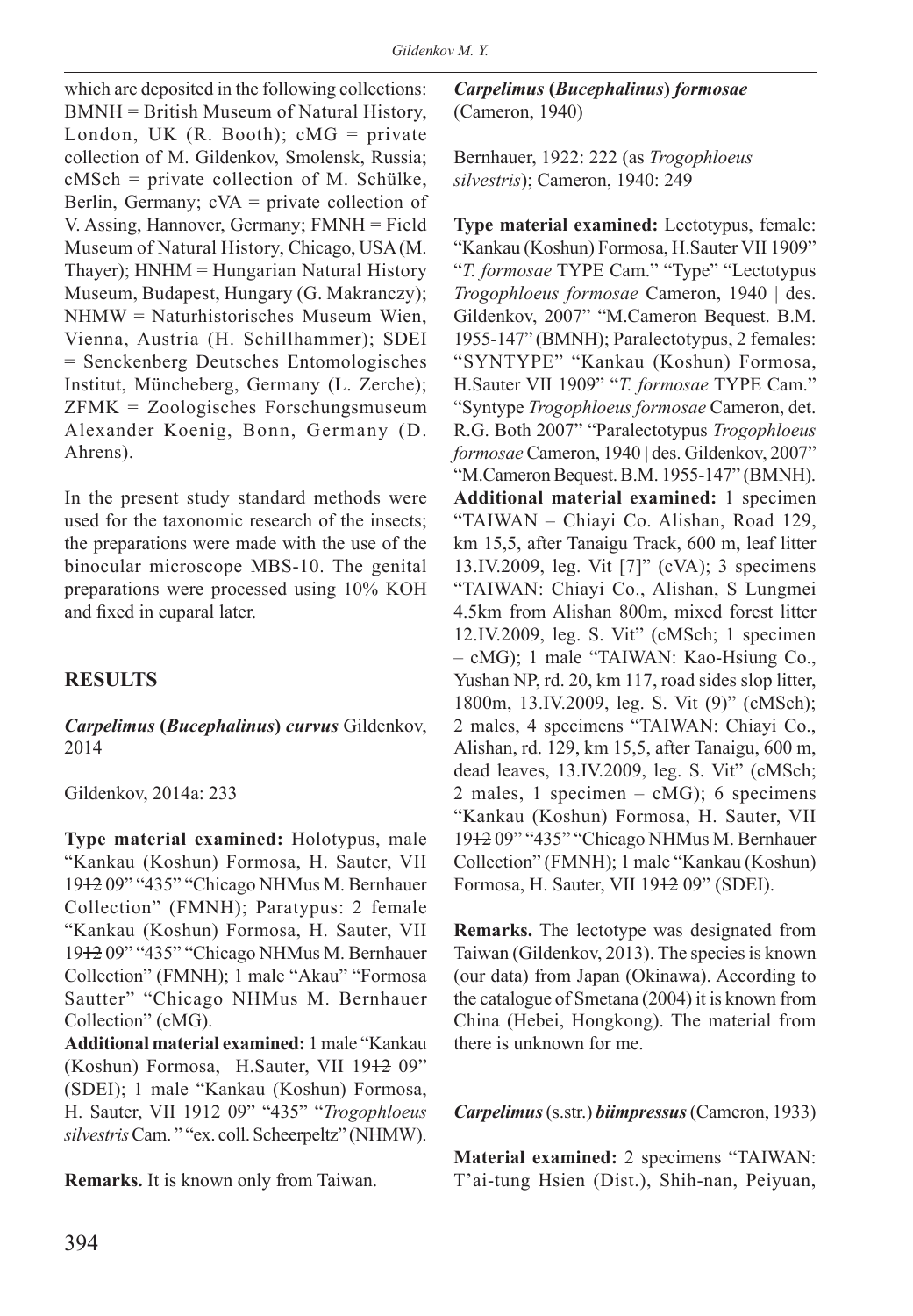Tungho, elev.ca 200m, 2-IX-1972" "black light trap. F. J. Santana" (FMNH; 1 specimen **–** cMG); 1 specimen "TAIWAN: Hsinchu Hsien (Dist.), Kuanhsi, 8-X-1970" "white light trap. P.C. Lien" (FMNH); 1 specimen "TAIWAN: Nan-t'ou Hsien (Dist.) Puli, elev.ca 400m, 20-VIII-1973" "black light trap. F. J. Santana" (FMNH); 1 specimen "TAIWAN: P'ing-tung Hsien (Dist.), Ku-lou, 31-VIII-1974" "black light trap, F.J. Santana" (FMNH); 5 specimens "TAIWAN: T'ai-tung Hsien (Dist.), Taiguan, Tung-ho, elev. ca 100m, 1-IX-1972" "black light trap, F.J. Santana" (FMNH; 1 specimen **–** cMG); 3 specimens "TAIWAN: Shih-nan, Peiyuan, Tungho, Taitung Co., 2-IX-1972" "black light trap. F. J. Santana" (FMNH); 1 specimen "TAIWAN: Peiyuan, Tai' tung Co., Tungho 200m. alt., 12-VI-1972 C.I. Cheng & T.S. Ho" (FMNH); 1 specimen "TAIWAN: T'ai-tung Hsien (Dist.), Peiyuan, Tung-ho, elev.ca 200 m, 12-VI-1972" "white light trap, C.I. Cheng & T.S. Lo" (FMNH); 1 specimen "TAIWAN: I-Ian Hsien (Dist.), Nanao, 12-X-1973" "black light trap, F.J. Santana" (FMNH); 1 specimen "TAIWAN: Hua-lien Hsien (Dist.), Fengpin, 14-IV-1975" "black light trap, F.J. Santana" (FMNH).

**Remarks.** The species is described from Japan (Cameron, 1933); the holotype was studied by me (Gildenkov, 2001). The species is known (our data) from Japan (Okinawa) and Vietnam. According to the catalogue of Smetana (2004), it is known from China. *C. biimpressus* is here reported for Taiwan for the first time.

#### *Carpelimus* (s.str.) *elegantus* Gildenkov, 2012

**Material examined:** 1 male, 1 female, 16 specimens "TAIWAN: T'ai-tung Hsien (Dist.), Peiyuan, Tung-ho, elev.ca 200 m, 12-VI-1972" "white light trap, C.I. Cheng & T.S. Lo" (FMNH; 1 specimen **–** cMG); 7 specimens "TAIWAN: Peiyuan, Tai' tung Co., Tungho, 12-VI-1972" "white light trap, C.I. Cheng & T.S. Lo" (FMNH); 7 specimens "TAIWAN: Peiyuan, Tai' tung Co., Tungho 200m. alt., 12-VI-1972 C.I. Cheng & T.S. Ho" (FMNH); 9 specimens "TAIWAN: T'ai-tung Hsien (Dist.), Taiguan, Tung-ho, elev. ca 100m,

1-IX-1972" "black light trap, F.J. Santana" (FMNH); 1 female, 6 specimens "TAIWAN: T'aitung Hsien (Dist.), Shih-nan, Peiyuan, Tungho, elev.ca 200m, 2-IX-1972" "black light trap. F. J. Santana" (FMNH); 7 specimens "TAIWAN: Shih-nan, Peiyuan, Tungho, Taitung Co., 2-IX-1972" "black light trap. F. J. Santana" (FMNH; 1 specimen **–** cMG); 1 specimen "TAIWAN: Hsinchu Hsien (Dist.), Kuanhsi, 8-X-1970" "white light trap. P.C. Lien" (FMNH); 1 specimen "TAIWAN: Nan-t'ou Hsien (Dist.), Wu she, elev. ca 1150m, 24-VIII-1973" "black light trap, F.J. Santana" (FMNH); 1 specimen "TAIWAN: I-Ian Hsien (Dist.), Nan-ao, 12-X-1973" "black light trap, F.J. Santana" (FMNH).

**Remarks.** The species is described from Pakistan (Gildenkov, 2012) and known from China (Guizhou, Homgkong) (Gildenkov, 2014b). Recently it was recorded (our data) from Cambodia, India, Indonesia (Java, Bali, Sulawesi), Japan (Okinawa), Malaysia (Malacca), Philippines (Luzon, Mindanao, Palawan, Eastern Visayas), Sri Lanka, Thailand, Vietnam. *C. elegantus* is here reported for Taiwan for the first time.

#### *Carpelimus* (s.str.) *indicus* (Kraatz, 1859)

(*flavipes* Motschulsky, 1861; *ceylonicus* Bernhauer, 1902; *kreyenbergi* Bernhauer, 1928 – syn. in Gildenkov, 2014: 298)

**Material examined:** 1 male "Formosa Sautter" "Takao" "27 Dez. 1906" "Chicago NHMus. M.Bernhauer Collection" (FMNH); 1 specimen "Formosa Sautter" "Takao" "Taker 29. III. 87 (1887) Grabenrand" "*biimpressus* Cam., det. Bernhauer" "Chicago NHMus. M.Bernhauer Collection" (FMNH); 3 specimens "TAIWAN: T'ai-tung Hsien (Dist.), Peiyuan, Tung-ho, elev. ca 200 m, 12-VI-1972" "white light trap, C.I. Cheng & T.S. Lo" (FMNH; 1 specimen **–** cMG); 17 specimens "TAIWAN: P'ing-tung Hsien (Dist.), Ch'ao-chou, 29-VIII-1974" "black light trap, F.J. Santana" (FMNH; 1 specimen **–** cMG); 5 specimens "TAIWAN: T'ai-tung Hsien (Dist.), Taiguan, Tung-ho, elev. ca 100m, 1-IX-1972" "black light trap, F.J. Santana" (FMNH); 2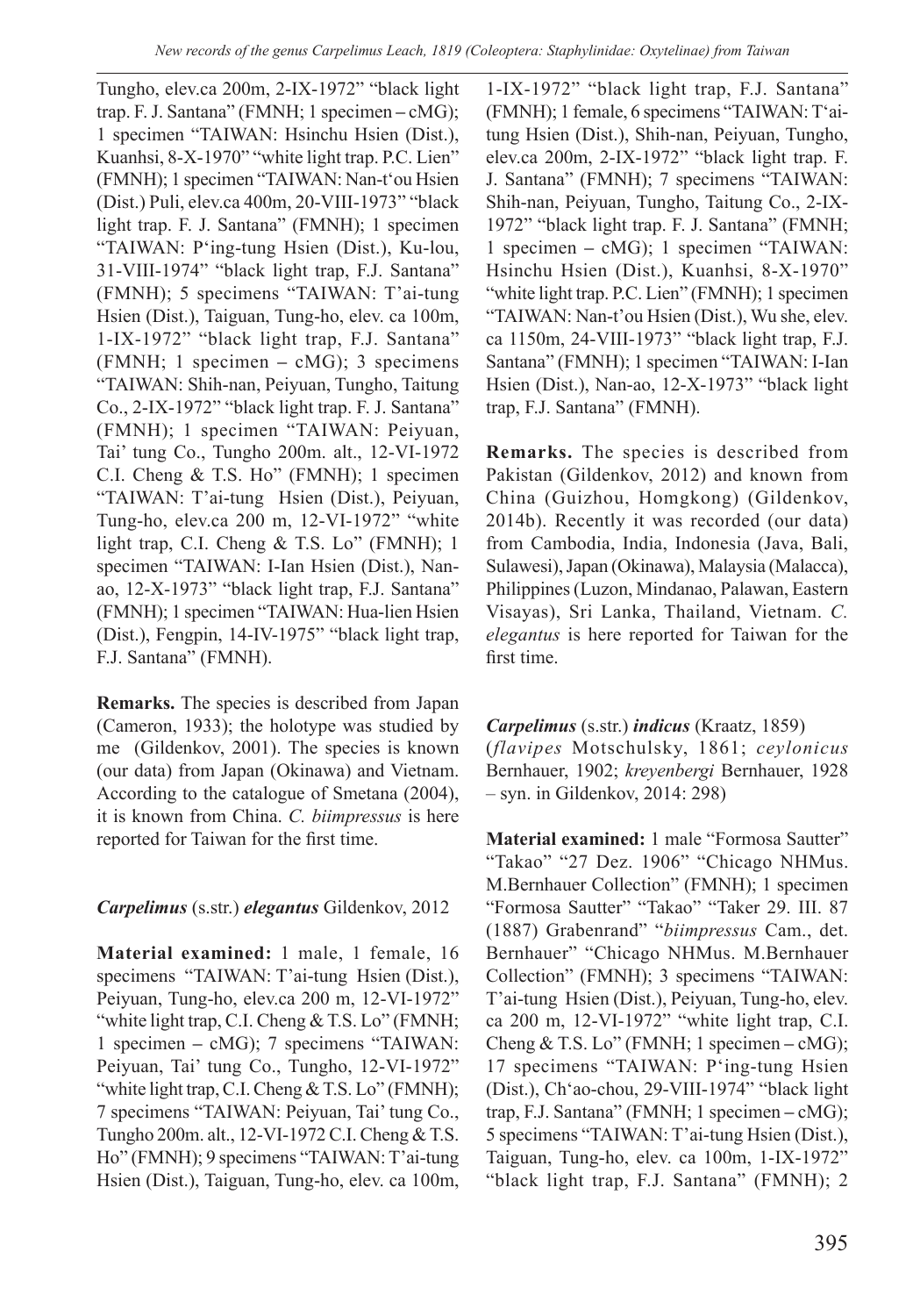specimens "TAIWAN: I-Ian Hsien (Dist.), Nanao, 12-X-1973" "black light trap, F.J. Santana" (FMNH); 5 specimens "TAIWAN: P'ing-tung Hsien (Dist.), Ku-lou, 31-VIII-1974" "black light trap, F.J. Santana" (FMNH); 2 specimens "TAIWAN: Hsinchu Hsien (Dist.), Kuanhsi, 8-X-1970" "white light trap. P.C. Lien" (FMNH); 1 specimen "TAIWAN: Hua-lien Hsien (Dist.), Feng-pin, 15-IV-1974" "black light trap, F.J. Santana" (FMNH); 2 specimens "TAIWAN: Hualien Hsien (Dist.), Fengpin, 14-IV-1975> "black light trap, F.J. Santana" (FMNH).

**Remarks.** The lectotype was designated from India (Gildenkov, 2010). The species is widely distributed in the Oriental region (our data): Andaman islands, Cambodia, India, Indonesia (Borneo, Sumatra, Java), Japan (Okinawa), Laos, Malaysia (including Borneo), Myanma, Nepal, Philippines, Sri Lanka, Thailand, Vietnam. In the Palaearctic it is known from Japan, China (N-Sichuan), Pakistan, China (Fuzhou, Guangdong, Guangxi, Guizhou, Hongkong, Hunan, Yunnan, Zhejiang) (Gildenkov, 2001, 2009, 2012, 2014b). *C. indicus* is here reported for Taiwan for the first time.

#### *Carpelimus* (s.str.) *pappi* Gildenkov, 2013

Gildenkov, 2013c: 225

**Type material examined:** Holotypus, male "TAIWAN, Pingtung Hsien, Kenting Nat. P., Botanical Garden" "4-6.X.2000, L. Papp, L. Peregovits & L. Ronkay" (HNHM); Paratypus: 3 males, 1 female "TAIWAN, Pingtung Hsien, Kenting Nat. P., Botanical Garden" "4-6.X.2000, L. Papp, L. Peregovits & L. Ronkay" (HNHM;  $1$  male –  $cMG$ ).

**Material** (serial): 1 female "TAIWAN, Taipei Hsien, Fu-Shan LTER site, lake shore, meadow" "swept, 25.III.2003, leg. L. Papp & M. Földvan" (HNHM); 1 male, 20 specimens "TAIWAN: T'ai-tung Hsien (Dist.), Peiyuan, Tung-ho, elev.ca 200 m, 12-VI-1972" "white light trap, C.I. Cheng & T.S. Lo" (FMNH); 5 specimens "TAIWAN: Peiyuan, Tai' tung Co., Tungho 200m. alt., 12-VI-1972 C.I. Cheng & T.S. Lo" (FMNH); 5 specimens "TAIWAN: Peiyuan, Tai' tung Co., Tungho, 12-VI-1972" "white light trap, C.I. Cheng & T.S. Lo" (FMNH); 14 specimens "TAIWAN: T'ai-tung Hsien (Dist.), Taiguan, Tung-ho, elev. ca 100m, 1-IX-1972" "black light trap, F.J. Santana" (FMNH); 1 specimen "TAIWAN: I-Ian Hsien (Dist.), Chi-kung-Ii, elev. ca 250m, 18-X-1973" "black light trap, F.J. Santana" (FMNH); 26 specimens "TAIWAN: Hua-lien Hsien (Dist.), Feng-pin, 15-IV-1974" "black light trap, F.J. Santana" (FMNH; 2 specimens **–** cMG); 4 specimens "TAIWAN: T'aitung Hsien (Dist.), Shih-nan, Peiyuan, Tungho, elev.ca 200m, 2-IX-1972" "black light trap. F. J. Santana" (FMNH); 5 specimens "TAIWAN: Shih-nan, Peiyuan, Tungho, Taitung Co., 2-IX-1972" "black light trap. F. J. Santana" (FMNH); 3 specimens "TAIWAN: Hsinchu Hsien (Dist.), Kuanhsi, 8-X-1970" "white light trap. P.C. Lien" (FMNH); 2 specimens "TAIWAN: P'ing-tung Hsien (Dist.), Ku-lou, 31-VIII-1974" "black light trap, F.J. Santana" (FMNH); 15 specimens "TAIWAN: Nan-t'ou Hsien (Dist.), Wu she, elev. ca 1150m, 24-VIII-1973" "black light trap, F.J. Santana" (FMNH); 9 specimens "TAIWAN: Hualien Hsien (Dist.), Fengpin, 14-IV-1975" "black light trap, F.J. Santana" (FMNH); 1 specimen "TAIWAN: P'eng-hu Hsien (Dist.), Ma-kung, 15-V-1975" "black light trap, F.J. Santana" (FMNH); 1 specimen "TAIWAN: P'eng-hu Hsien (Dist.), Ma-kung, 17-V-1975" "black light trap, F.J. Santana" (FMNH); 14 specimens "TAIWAN: I-Ian Hsien (Dist.), Nan-ao, 12-X-1973" "black light trap, F.J. Santana" (FMNH; 2 specimens **–** cMG; 1 specimen – ZFMK); 14 ex. "TAIWAN: Nan-t'ou Hsien (Dist.) Puli, elev.ca 400m, 20-VIII-1973" "black light trap. F. J. Santana" (FMNH); 5 specimens "TAIWAN: P'ing-tung Hsien (Dist.), Ch'ao-chou, 29-VIII-1974" "black light trap, F.J. Santana" (FMNH).

**Remarks.** The species is known (our data) from Japan (Okinawa).

*Carpelimus*(s.str.) *praelongus* (Bernhauer, 1938)

**Type material examined:** 1 female "Alikang Formosa Sauter 07-09" "VIII" "*Trogophloeus* sp.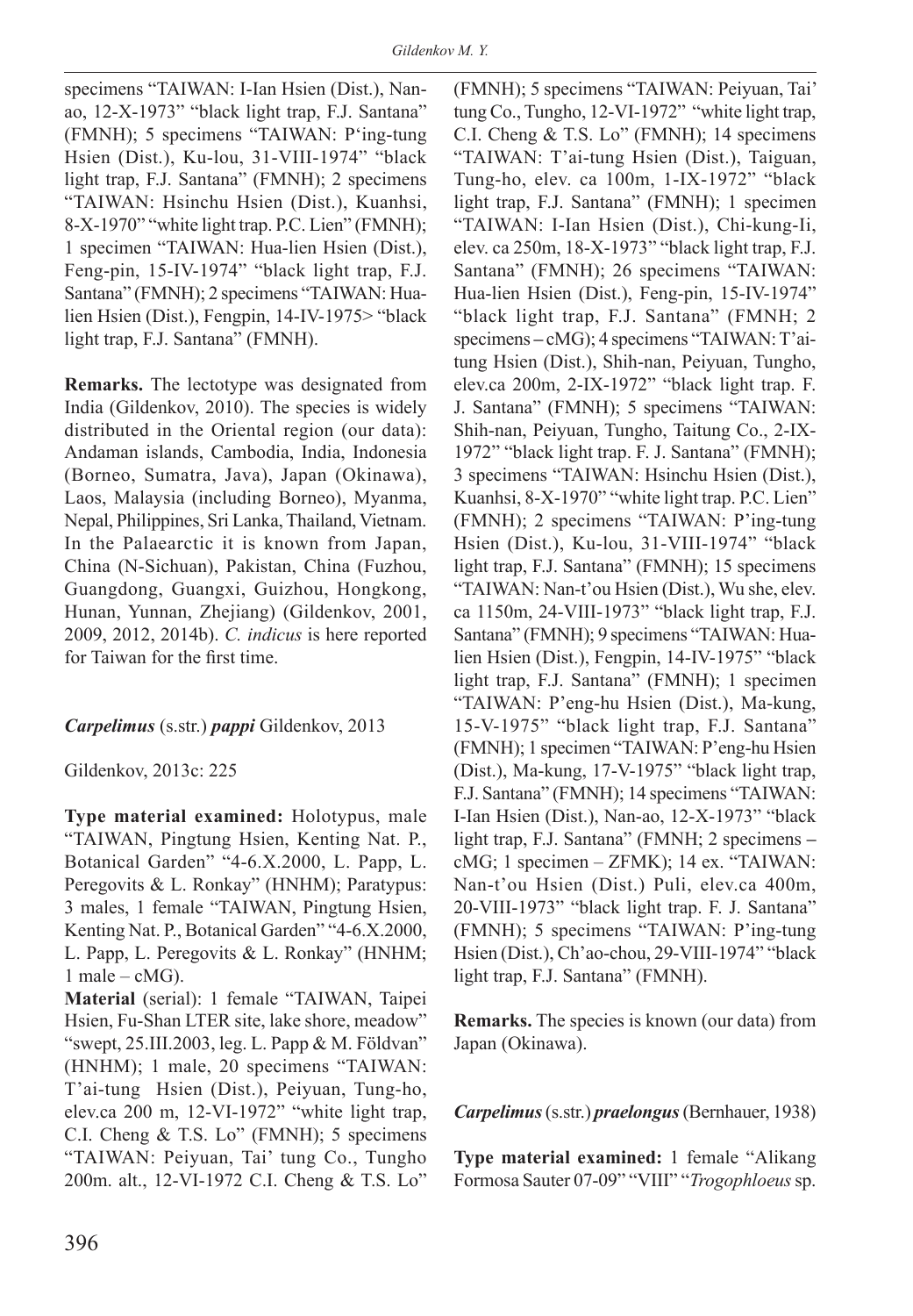Rambousek det." (SDEI); 1 female, 3 specimens "TAIWAN: Nan-t'ou Hsien (Dist.), Wu she, elev. ca 1150m, 24-VIII-1973" "black light trap, F.J. Santana" (FMNH); 1 female "TAIWAN: T'aitung Hsien (Dist.), Peiyuan, Tung-ho, elev. ca 200 m, 12-VI-1972" "white light trap, C.I. Cheng & T.S. Lo" (FMNH); 1 female "TAIWAN: Nan-t'ou Hsien (Dist.) Puli, elev.ca 400m, 20-VIII-1973" "black light trap. F. J. Santana" (FMNH); 2 females "TAIWAN: T'ai-tung Hsien (Dist.), Taiguan, Tung-ho, elev. ca 100m, 1-IX-1972" "black light trap, F.J. Santana" (FMNH); 1 specimen "TAIWAN: P'eng-hu Hsien (Dist.), Ma-kung, 17-V-1975" "black light trap, F.J. Santana" (cMG).

**Remarks.** The lectotype was designated from China (Gildenkov, 2013). The species is known from Fujian and Zhejiang (Gildenkov, 2014b). Recently it was recorded (our data) from Vietnam, Indonesia (Sumatra). *C. praelongus* is here reported for Taiwan for the first time.

*Carpelimus*(s.str.) *pusillus*(Gravenhorst, 1802) (*picipennis* Stephens, 1834; *affinis* Stephens, 1834; *rufipennis* Stephens, 1834; *evertsi* Bernhauer, 1915; *lindbergi* Scheerpeltz, – syn. in Gildenkov, 2010: 17; *lasti* Scheerpeltz, 1946; *thessalonicensis* Scheerpeltz, 1963 – syn. in Gildenkov, 2004: 542; *asmarensis* Coiffait, 1982 – syn. in Gildenkov, 2010: 17)

**Material examined:** 4 specimens "TAIWAN: Nan-t'ou Hsien (Dist.) Puli, elev.ca 400m, 20-VIII-1973" "black light trap. F. J. Santana" (FMNH); 1 specimen "TAIWAN: Hsinchu Hsien (Dist.), Kuanhsi, 8-X-1970" "white light trap. P.C. Lien" (FMNH); 1 specimen "TAIWAN: T'ai-tung Hsien (Dist.), Taiguan, Tung-ho, elev. ca 100m, 1-IX-1972" "black light trap, F.J. Santana" (FMNH).

**Remarks.** The lectotype was designated from Europe (Gildenkov, 2004, 2004a). It is widely distributed in the Palaearctic (Gildenkov, 2001, 2009); it was recorded for Nigeria (Gildenkov, 2007, 2007a). The species is known (our data) from Andaman islands, India (W. Bengal), Japan (Okinawa), Thailand, Vietnam. Recently it was recorded (Gildenkov, 2014b) from China (Peking, Shaanxi, Shandong). *C. pusillus* is here reported for Taiwan for the first time.

#### *Carpelimus* (s.str.) *tener* (Bernhauer, 1902)

**Type material examined:** 4 males, 8 specimens "TAIWAN: T'ai-tung Hsien (Dist.), Taiguan, Tung-ho, elev. ca 100m, 1-IX-1972" "black light trap, F.J. Santana" (FMNH; 2 males **–** cMG); 1 female, 2 specimens "TAIWAN: Shih-nan, Peiyuan, Tungho, Taitung Co., 2-IX-1972" "black light trap. F. J. Santana" (FMNH); 2 specimens "TAIWAN: T'ai-tung Hsien (Dist.), Shih-nan, Peiyuan, Tungho, elev.ca 200m, 2-IX-1972" "black light trap. F. J. Santana" (FMNH; 1 specimen – cMG).

**Remarks.** The species is described (Bernhauer, 1902) from Kazakhstan (Aulie Ata). According to the catalogue of Smetana (2004), it is known from Egypt, Iran, Kazakhstan, Mongolia, Turkmenistan, Uzbekistan. The species is known from Morocco, Egypt, Iraq, Kazakhstan, Tadjikistan, Turkmenistan, Uzbekistan; Afghanistan, Pakistan, China (Shandong) (Gildenkov, 2001, 2009, 2012). *C. tener* is here reported for Taiwan and Oriental region for the first time.

[*Carpelimus* (s. str.) *vagus* (Sharp, 1889)]

Cameron, 1949: 461

**Remarks.** According to the catalogue of Smetana (2004), it is known from China (Heilongjiang, Jiangsu, Jilin, Liaoning), Korea and Japan (see also Gildenkov, 2001, 2003). Recently it was recorded (our data) from China (Liaoning). The presence of *C. vagus* in Taiwan is questionably. This species is very similar with *C. indicus* and *C. biimpressus*, with which it can be misidentified.

*Carpelimus* **(***Troginus***)** *atomus* (Saulcy, 1864) (*discolor* Baudi di Selve, 1870; *variegatus*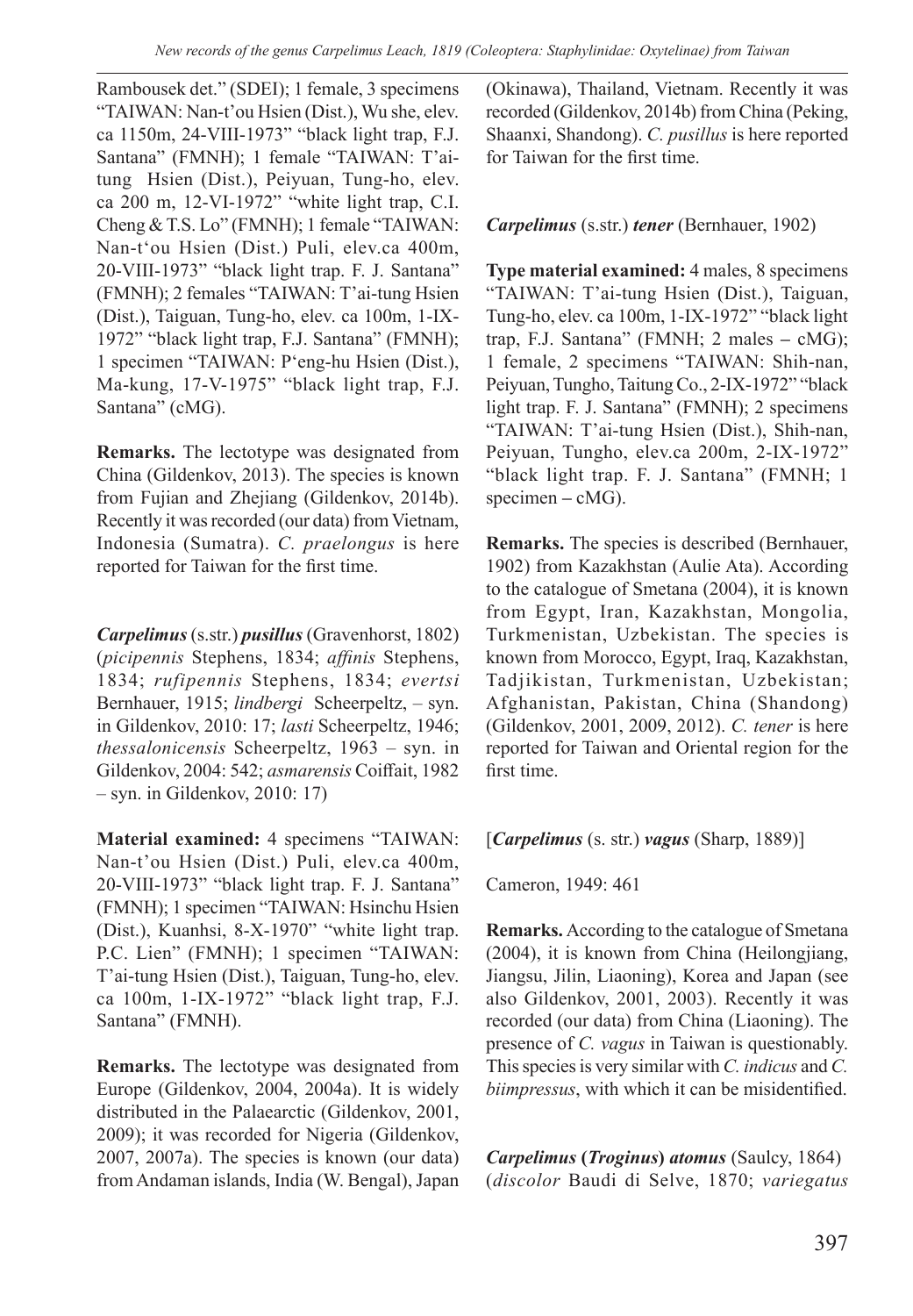Cameron 1944 – syn. in Gildenkov, 2007b: 1318; *ruandanus* Cameron 1956 – syn. in Gildenkov, 2007b: 1318; *maroccanus* Gildenkov 2004 – syn. in Gildenkov, 2007b: 1318; *travei* Coiffait, 1982 – syn. in Gildenkov, 2014: 304; *formosanus* Cameron, 1940 – syn. in Gildenkov, 2014: 304; *atomarius* Coiffait, 1983 – syn. in Gildenkov, 2014: 304)

Cameron, 1940: 249 (as *Trogophloeus* (*Troginus*) *formosanus*)

**Type material examined** (as *formosanus*)**:** Lectotypus, male "Lectotypus *Trogophloeus formosanus* Cameron, 1940 | des. M.Gildenkov, 2011" "Type" "Takosaki – Near Mt. Ari. Formosa. 12-12 1937/ Coll Yoshio Yano> <*T.formosanus* TYPE Cam." "No. 120/" "M.Cameron Bequest. B.M. 1955-147" "*Carpelimus atomus* (Saulcy, 1864), det. M.Gildenkov, 2011" (BMNH); Paralectotypus: 1 male "Paralectotypus *Trogophloeus formosanus* Cameron, 1940 | des. M.Gildenkov, 2011" "SYNTYPE" "CHINA Foochow/ 1936-37/ M/ S/ Yang" "Syntype/ paratype *Trogophloeus formosanus* Cam. | det. R.G. Booth, 2009" "M.Cameron Bequest. B.M. 1955-147" "*Carpelimus atomus* (Saulcy, 1864), det. M.Gildenkov, 2011" (BMNH).

**Material examined** (serial, as *atomus*): 2 specimens "TAIWAN, Nantou Prov., Huisun Forest Area, 15 km N of Puli" "500 m, at light, 12- 13.IV.1997, G. Csorba & L. Ronkay" (HNHM); 3 specimens "TAIWAN, Pingtung Hsien, Kenting Nat. P., Botanical Garden" "4-6.X.2000, L. Papp, L. Peregovits & L. Ronkay" (HNHM); 1 male, 4 specimens "TAIWAN: Hsinchu Hsien (Dist.), Kuanhsi, 8-X-1970" "white light trap. P.C. Lien" (FMNH); 2 specimens "TAIWAN: T'ai-tung Hsien (Dist.), Peiyuan, Tung-ho, elev.ca 200 m, 12-VI-1972" "white light trap, C.I. Cheng & T.S. Lo" (FMNH); 1 specimen "TAIWAN: Peiyuan, Tai' tung Co., Tungho, 12-VI-1972" "white light trap, C.I. Cheng & T.S. Lo" (FMNH); 1 specimen "TAIWAN: T'ai-tung Hsien (Dist.), Shih-nan, Peiyuan, Tungho, elev.ca 200m, 2-IX-1972" "black light trap. F. J. Santana" (FMNH); 2 specimens "TAIWAN: Nan-t'ou Hsien (Dist.) Puli, elev.ca 400m, 20-VIII-1973" "black light trap. F. J. Santana" (FMNH).

**Remarks.** The lectotype of *Trogophloeus* (*Troginus*) *formosanus* was designated from Taiwan (Gildenkov, 2013). The species is widely distributed in the Oriental region (our data): India, Indonesia (Borneo, Sumatra, Java), Japan (Okinawa), Cambodia, Malaysia (including Borneo), Nepal, Philippines, Sri Lanka, Thailand, Vietnam. Recently it was recorded (Gildenkov, 2014b) from China (Guangdong, Guizhou, Hongkong, Hubei, Hunan, Yunnan, Zhejiang). *C. atomus* is known from the tropical Africa: Angola, Benin, Botswana, Burundi, Cameroon, the Central-African Republic, Congo, Cote d'Ivoire, Ethiopia, Gambia, Ghana, Madagascar, Mauritius, Namibia, Nigeria, the Republic of South Africa, Ruanda, Senegal, Seychelles islands, Sudan, Tanzania, Uganda, Yemen, Zambia, Zimbabwe (Gildenkov, 2007b, 2007c). Besides that, the species is many times was recorded from the Palaearctic: Cyprus, Syria (Gusarov, 1997), Egypt, Libya, Saudi Arabia (Gusarov, 1997, 2001, 2003a, 2003b, 2009a), Iraq (Gildenkov, 2001, 2003a, 2003b), China (Hebei), Japan, South Korea (Gildenkov (as *formosanus*), 2001, 2003a, 2003b), Morocco (Gildenkov (as *maroccanus*), 2001, 2003a, 2003b), Turkey (Gildenkov, 2007b, 2007c), Afghanistan (Gildenkov, 2009a), Pakistan (Gildenkov, 2012) and China (Hebei, N-Sichuan, Peking, Shaanxi) (Gildenkov, 2014b). Recently it was recorded (our data) from Canary islands, Malta, Madiera, Spain, Tunis. Such distribution confirms the species more likely to belong to the fauna of tropical Africa and Oriental area, than to the fauna of Palaearctic.

### [*Carpelimus* **(***Trogophloeus***)** *globicollis globicollis* (Eppelsheim, 1885)]

Bernhauer, 1922: 222

**Remarks.** The lectotype was designated from Ghana (Gildenkov, 2013a). It is well-known only from Tropical Africa (Gildenkov, 2013a): Gambia, Ghana, Senegal. The record of the species by Bernhauer (1922) for Taiwan is erroneous (see also Remarks for *C. pseudosimplex* below).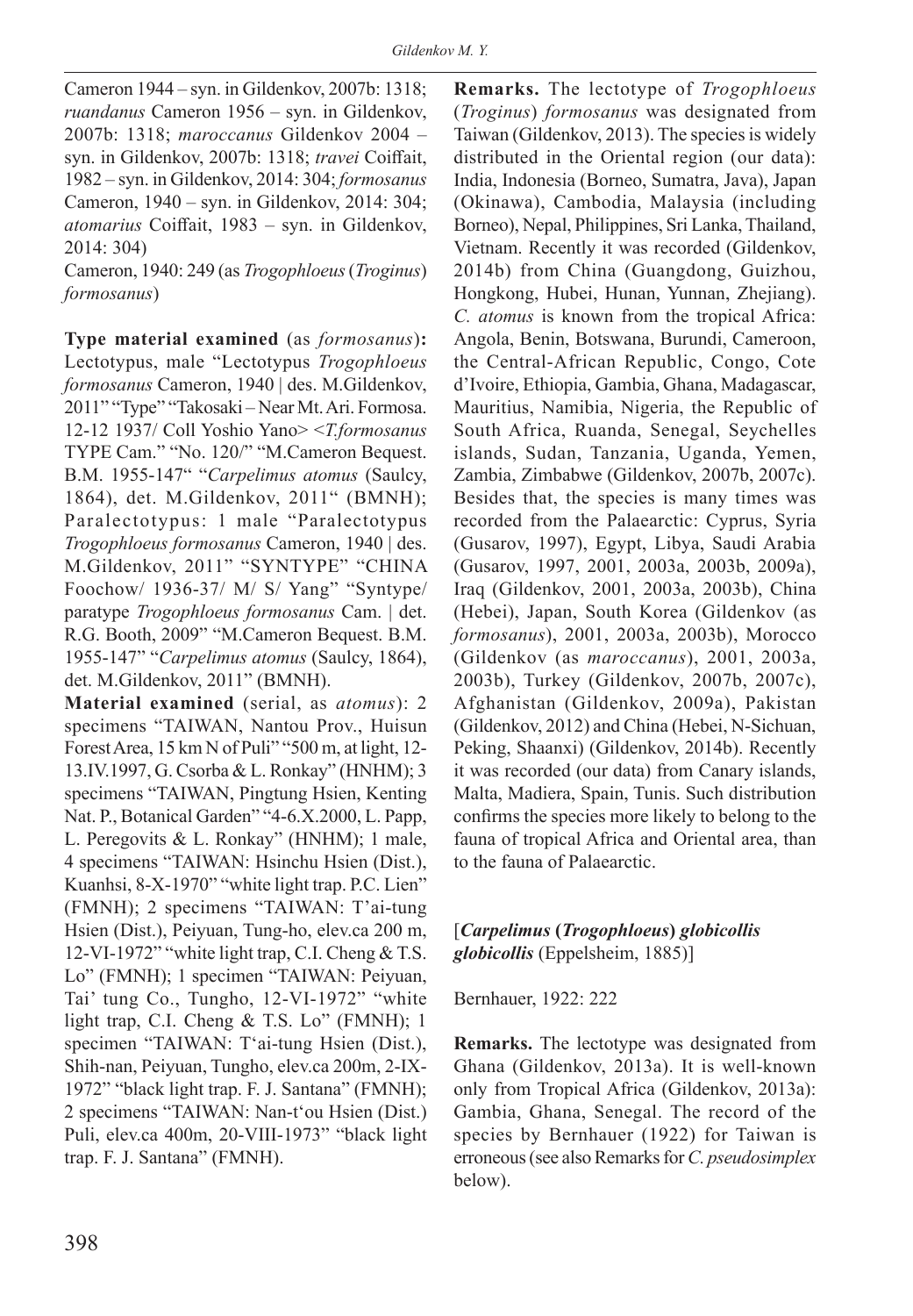*Carpelimus (Trogophloeus) padangensis* (Cameron, 1928)

**Material examined:** 3 specimen "TAIWAN: Shih-nan, Peiyuan, Tungho, Taitung Co., 2-IX-1972" "black light trap. F. J. Santana" (FMNH); 1 male "TAIWAN: Nan-t'ou Hsien (Dist.) Puli, elev.ca 400m, 20-VIII-1973" "black light trap. F. J. Santana" (FMNH); 1 specimen "TAIWAN: T'ai-tung Hsien (Dist.), Taiguan, Tung-ho, elev. ca 100m, 1-IX-1972" "black light trap, F.J. Santana" (FMNH).

**Remarks.** The lectotype was designated from Sumatra, Indonesia (Gildenkov, 2013a). The species is known from Burkina Faso, Congo-Kinshasa, Gabon, Guinea, Ivory Coast, Madagascar, Reunion island (Gildenkov, 2013a). Recently it is recorded (our data) from Cambodia, Indonesia (Bali, Irian Jaya, Molucca, Sumatra), Malaysia (Borneo), Philippines (Palawan), Singapore, Thailand. *C. padangensis* is here reported for Taiwan for the first time.

### *Carpelimus* **(***Trogophloeus***)** *paripalitans* Gildenkov, 2013

**Material examined:** 1 female, 6 specimens "TAIWAN: Hsinchu Hsien (Dist.), Kuanhsi, 8-X-1970" "white light trap. P.C. Lien" (FMNH; 1 specimen **–** ZFMK); 2 specimens "TAIWAN: T'ai-tung Hsien (Dist.), Peiyuan, Tung-ho, elev.ca 200 m, 12-VI-1972" "white light trap, C.I. Cheng & T.S. Lo" (FMNH); 3 specimens "TAIWAN: T'ai-tung Hsien (Dist.), Taiguan, Tung-ho, elev. ca 100m, 1-IX-1972" "black light trap, F.J. Santana" (FMNH); 1 specimen "TAIWAN: P'eng-hu Hsien (Dist.), Ma-kung, 15- V-1975" "black light trap, F.J. Santana" (FMNH); 1 specimen "TAIWAN: Nan-t'ou Hsien (Dist.), Wu she, elev.ca 1150m, 24-VIII-1973" "black light trap, F.J. Santana" (FMNH); 1 specimen "TAIWAN: I-Ian Hsien (Dist.), Nan-ao, 12-X-1973" "black light trap, F.J. Santana" (FMNH); 1 female "TAIWAN: T'ai-tung Hsien (Dist.), Shih-nan, Peiyuan, Tungho, elev.ca 200m, 2-IX-1972" "black light trap. F. J. Santana" (FMNH); 1 male "TAIWAN: Nan-t'ou Hsien (Dist.) Puli,

elev.ca 400m, 20-VIII-1973" "black light trap. F. J. Santana" (FMNH); 1 specimen "TAIWAN: Hua-lien Hsien (Dist.), Feng-pin, 15-IV-1974" "black light trap, F.J. Santana" (FMNH); 1 specimen "TAIWAN: P'ing-tung Hsien (Dist.), Ku-lou, 31-VIII-1974" "black light trap, F.J. Santana" (FMNH).

**Remarks.** The species was described from Cambodia, China (Guizhou, Hongkong), Indonesia (Borneo), Malaysia (Malacca), Thailand, Vietnam, Pakistan (Gildenkov, 2013b). The species is known (our data) from Japan (Okinawa). It is here reported for Taiwan for the first time.

#### *Carpelimus (Trogophloeus) pseudosimplex*  Gildenkov, 2013

Gildenkov, 2013c: 233

**Type material examined:** Paratypus, 1 male "Alicang Formosa 10 Sauter 07-09" "7 VIII" (SDEI).

**Remarks.** A type material is very extensive (Gildenkov, 2013c), the species is described (except for Taiwan) from: China (Hongkong), India, Indonesia (Sulawesi, Java), Malaysia (Malacca), New Caledonia, Philippines (Luzon), Sri Lanka, Thailand, Vietnam. The species belongs to "*simplex*" group, which includes *C. simplex* (Motschulsky, 1857), *C. globicollis globicollis* (Eppelsheim, 1885), *C. globicollis grandicollis* Gildenkov, 2013, *C. malgaceus* (Fauvel, 1904), *C. collarti* (Cameron, 1935), *C. lisfranci lisfranci* (Bernhauer, 1938), *C. lisfranci seydeli* (Cameron, 1952) and *C. saigonensis* (Cameron, 1940). Earlier, it was misidentified with *C. globicollis* and (more often) with *C. simplex* as evidenced by the studied material from old collections: 1 specimen "Manila Philipp" "*globicollis* Ep. det. Bernhauer" "Chicago NHMus M. Bernhauer Collection" (FMNH); 1 male "*simplex* Motsch. Ceylon det. Kraatz" "c. Epplsh Steind. d." (NHMW); 2 males, 1 female, 3 specimens "Manila Philipp" "leg Böttcher 1. Los; Staudinger" "*simplex* Motsch" "ex. coll.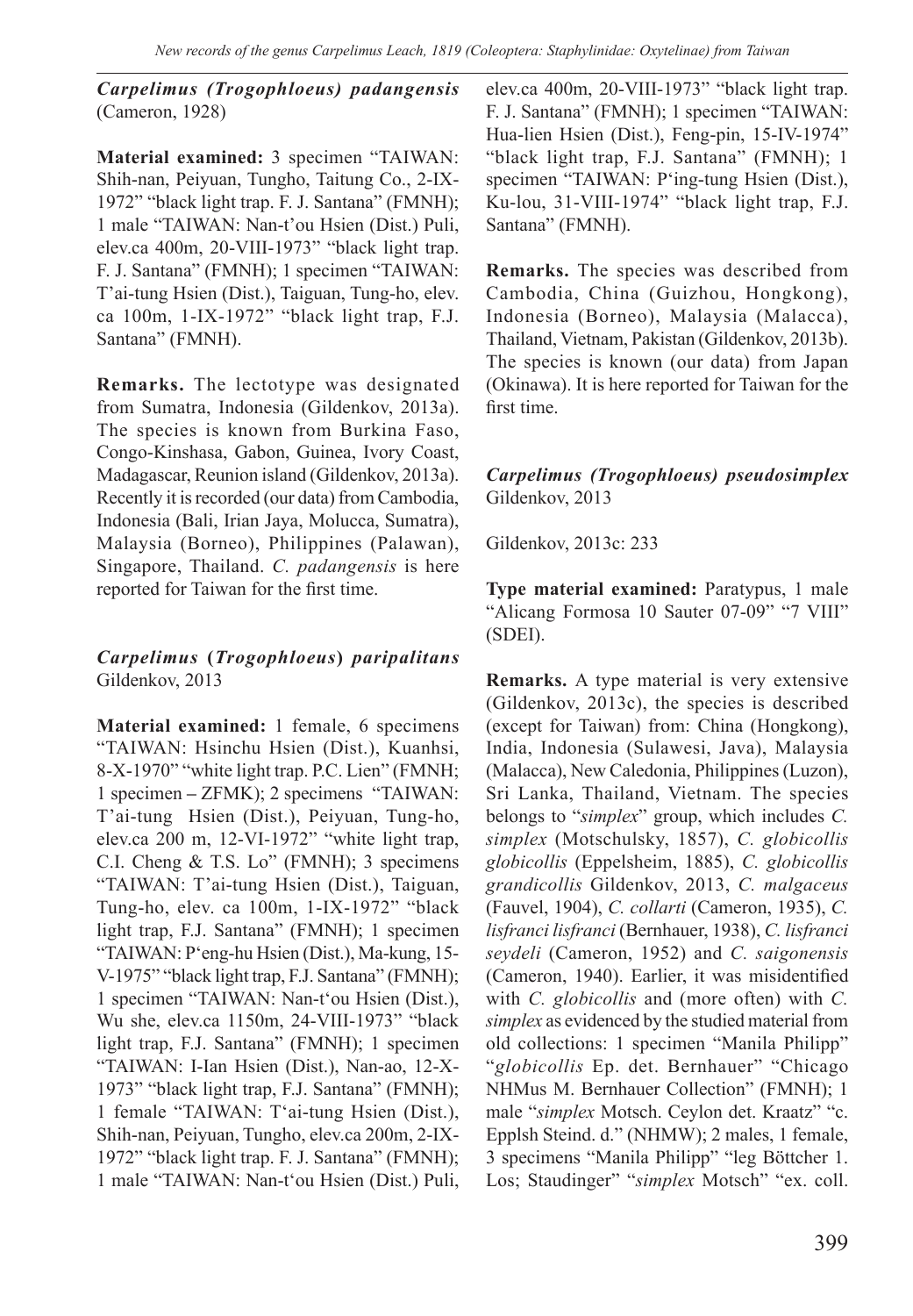Scheerpeltz" (NHMW); 4 specimens "Batavia Biró 1898" "*simplex* Motsch. det. A. Fauvel" (HNHM; 1 specimen – cMG); 1 male "Celebes Macassar 1.74: O.Beccari" "c. Epplsh. Steind. d. " "795" "*simplex* Mots. Celebes Dohrn" (NHMW); 2 specimens "Celebes Macassar 1.74: O.Beccari" "c. Epplsh. Steind. d. " "*simplex* det. Bernhauer" (NHMW); 1 specimen "Celebes» «*simplex* Motsch" "*Trogophloeus Simplex* Motsch. Celeb" "ex. coll. Klima" (NHMW); 1 male, 1 female "Nouvelle Caledonie leg. Cochereau" "Centre – Orston … Mars 1966" "*Trogophloeus simplex* Motsch. " "Piege lumineux" "ex. coll. Scheerpeltz" (NHMW).

# **DISCUSSION**

The Taiwan Island is located in the Oriental zoogeographical region and composition of the fauna of the genus *Carpelimus* completely correspond with it. Eight species of the reliable known thirteen species from Taiwan are typical elements of the Oriental fauna: *C. indicus*, *C. formosae, C. praelongus*, *C. padangensis*, *C. paripalitans*, *C. pseudosimplex, C. pappi* and *C. curvus* (endemic for Taiwan). *C. elegantus* and *C. biimpressus* have been described from the Palaearctic region, the first from North-Western Pakistan, the second - from Japan; the studied material proved that they should be considered as Oriental species, spreading in the Palaearctic. *C. atomus* is the most widespread of all known species of the genus, it is widely distributed in the Tropical Africa and the Oriental region and has been recorded both Palearctic and Australian regions; its habitation in Taiwan is well correlated with this area. The presence in Taiwan of *C. pusillus* and *C. tener* may be considered as faunistic elements which came from the Palaearctic. If the invasion of the widespread in the Palearctic *C. pusillus* into Tropical Africa and the Oriental region has been known before, the finding of *C. tener* in Taiwan come as a surprise. *C. tener* is widely distributed in Central Asia, it is known from North Africa, North-Western Pakistan and North-Eastern China. It is recorded for the Oriental region for the first time. It is possible that this poorly known species is more

widely distributed in China, including southern regions. However, not excluded that it penetrated to Taiwan a long time ago and connections with other populations have been lost.

## **ACKNOWLEDGEMENTS**

I am indebted to the colleagues indicated in the material section for the loan of material under their care.

# **REFERENCES**

- Bernhauer M. 1902. Neue Staphyliniden der paläarktischen Fauna nebst Bemerkungen. *Deutsche Entomologische Zeitschrift* 1901: 241–251.
- Bernhauer M. 1922. Sauter's Formosa-Ausbeute: Staphylinidae. *Archiv für Naturgeschichte* (A) 88(7): 220–237.
- Cameron M. 1933. New species of Staphylinidae (Col.) from Japan. T*he Entomologist's Monthly Magazine* 69: 168–175.
- Cameron M. 1940. New species of Oriental Staphylinidae (Col.). *The Entomologist's Monthly Magazine* 76: 249–253.
- Cameron M. 1949. New species and records of staphylinid beetles from Formosa, Japan, and South China. *Proceedings of the United States National Museum* 99: 455–477.
- Gildenkov M.Yu. 2001. Fauna *Carpelimus* Palearktiki (Coleoptera, Staphylinidae). Problemy vida i vidoobrazovaniya. Chast` 1. Istoriya izucheniya. Morfo-ekologicheskie osobennosti. Sistema roda. Opisanie vidov [The fauna of *Carpelimus* of the Palaearctic (Coleoptera, Staphylinidae). Problems of species and speciation. Part 1. The history of research. Morpho-ecological features. System of the genus. Description of species]. Smolensk: SSPU. 304 pp. [in Russian]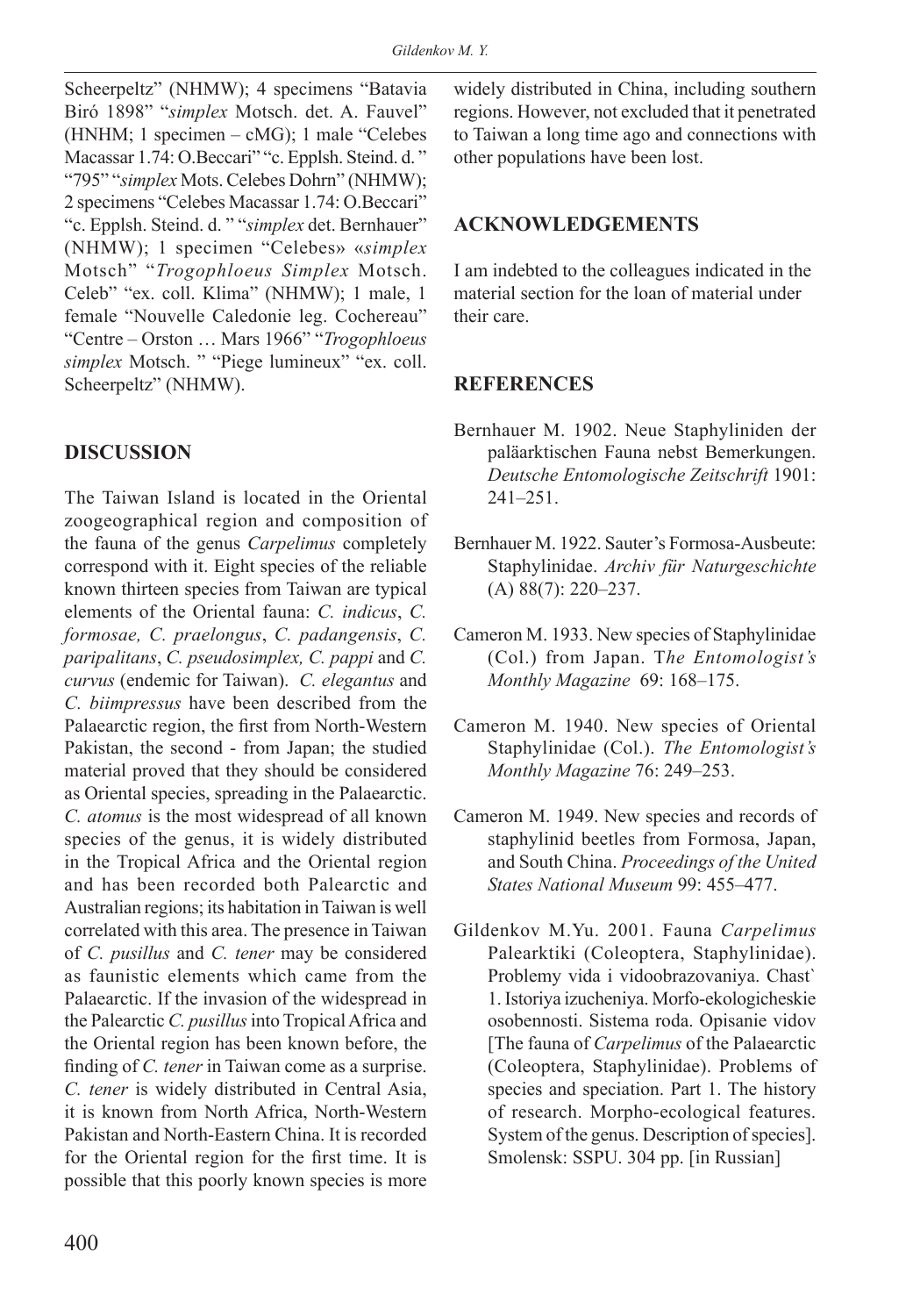- Gildenkov M. Yu. 2003. Classification of the Genus *Carpelimus* (Coleoptera, Staphylinidae) within the Palaearctic Region: 2. Keys to Species of the Subgenera *Carpelimus*, *Paratrogophloeus*, *Myopinus*, and *Bucephalinus*. *Entomological Review* 83(1): P. 69–81.
- Gildenkov M.Yu. 2003a. Sistema roda *Carpelimus* (Coleoptera, Staphylinidae) v predelakh Palearktiki. 3. Klyuchi dlya opredeleniya podrodov i vidov podrodov *Trogophloeus* и *Troginus* [Classification of the genus *Carpelimus* (Coleoptera, Staphylinidae) within the Palaearctic Region: 3. Keys to species of the subgenera *Trogophloeus* and *Troginus*]. *Zoologicheskij zhurnal* 82(3): 366–381. [in Russian, with Abstract in English]
- Gildenkov M.Yu. 2003b. Classification of the genus *Carpelimus* (Coleoptera, Staphylinidae) within the Palaearctic Region: 3. Keys to species of the subgenera *Trogophloeus* and *Troginus*. *Entomological Review* 83(1): 82-97.
- Gildenkov M.Yu. 2004. Novye i maloizvestnye palearkticheskie vidy roda *Carpelimus* (Coleoptera, Staphylinidae) [New and littleknown Palaearctic species of the Staphylinid genus *Carpelimus* Leach (Coleoptera, Staphylinidae)]. *Entomologicheskoe obozrenie* 83(3): 538–552. [in Russian, with Abstract in English]
- Gildenkov M.Yu. 2004a. New and little-known Palaearctic species of the Staphylinid genus *Carpelimus* Leach (Coleoptera, Staphylinidae). *Entomological Review* 84(5): 609–620.
- Gildenkov M.Yu. 2007. Obzor fauny podroda *Carpelimus* (s.str.) (Coleoptera, Staphylinidae) Tropicheskoj Afriki [A review of the subgenus *Carpelimus* s. str. (Coleoptera, Staphylinidae) from Tropical Africa]. *Zoologicheskij zhurnal* 86(9): 1073– 1085. [in Russian, with Abstract in English]

Gildenkov M.Yu. 2007a. A Review of the Subgenus *Carpelimus* s. str. (Coleoptera, Staphylinidae) from Tropical Africa. *Entomological Review* 87(7): 893–907.

- Gildenkov M.Yu. 2007b. Obzor fauny podroda *Troginus* roda *Carpelimus* (Coleoptera, Staphylinidae) Tropicheskoj Afriki [A review of the fauna of the subgenus *Troginus* (*Carpelimus*, Coleoptera, Staphylinidae) from Tropical Africa]. *Zoologicheskij zhurnal* 86(11): 1315–1327. [in Russian, with Abstract in English]
- Gildenkov M.Yu. 2007c. A Review of the Fauna of the Subgenus *Troginus* (*Carpelimus*, Coleoptera, Staphylinidae) from Tropical Africa. *Entomological Review* 87(7): 907– 919.
- Gildenkov M.Yu. 2009. Novye dannye o rasprostranenii v Palearktike vidov roda *Thinodromus* i vidov roda *Carpelimus* iz podrodov *Carpelimus s.str.*, *Paratrogophloeus*, *Bucephalinus* (Coleoptera, Staphylinidae) [The new data on the distribution in Palaearctic Region of species of the genus *Thinodromus* and species of the genus *Carpelimus* from subgenera *Carpelimus s.str.*, *Paratrogophloeus*, *Bucephalinus* (Coleoptera, Staphylinidae)]. *Izvestiya Smolenskogo Gosudarstvennogo Universiteta* 2(6): 25−42. [in Russian, with Abstract in English]
- Gildenkov M.Yu. 2009a. Novye dannye o rasprostranenii v Palearktike vidov roda *Carpelimus* iz podrodov *Myopinus*, *Trogophloeus*, *Troginus* (Coleoptera, Staphylinidae) [The new data on the distribution in the Palaearctic Region of species if the genus *Carpelimus* from subgenera *Myopinus*, *Trogophloeus*, *Troginus*]. *Izvestiya Smolenskogo Gosudarstvennogo Universiteta* 3(7): 237−255. [in Russian, with Abstract in English]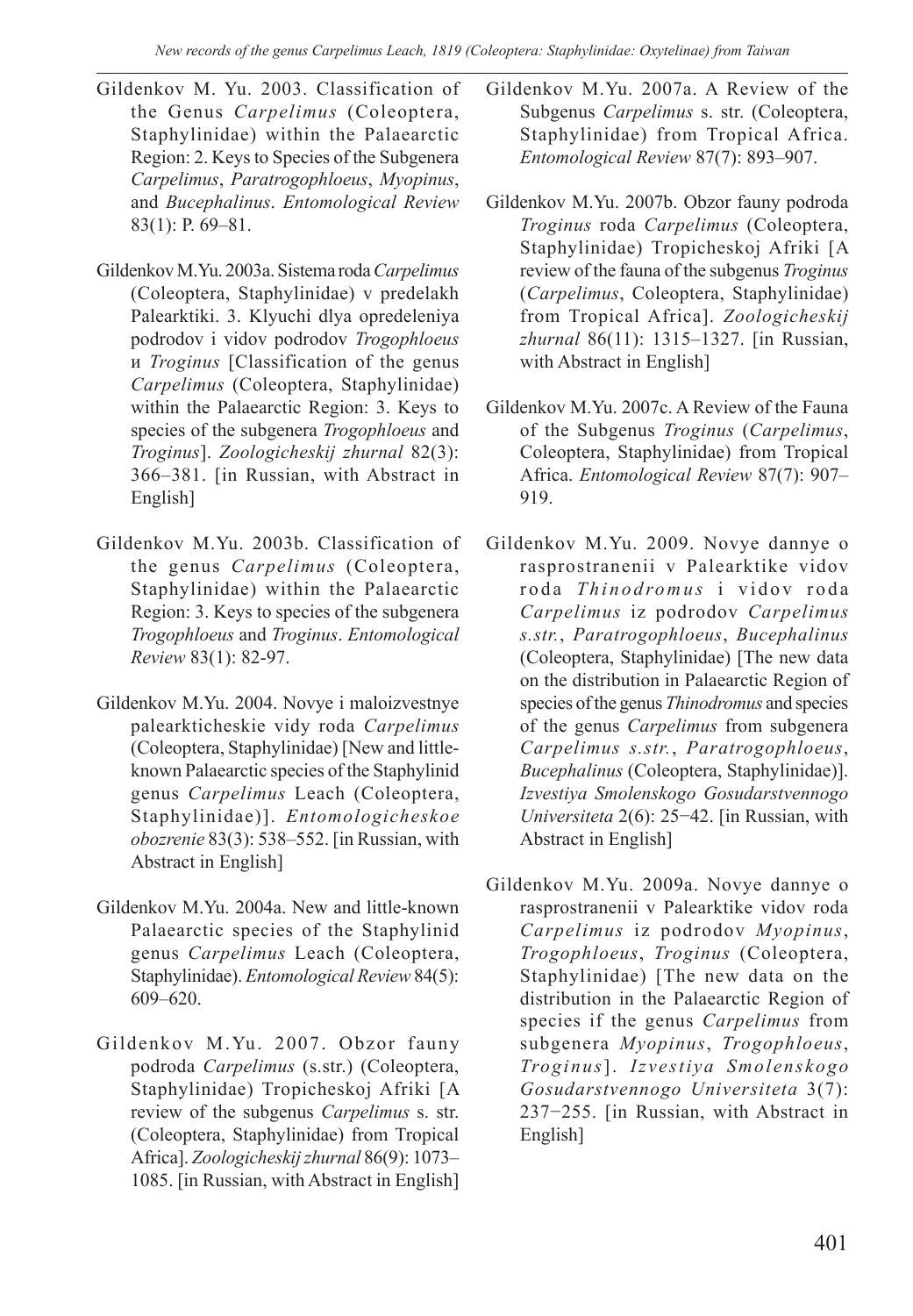- Gildenkov M.Yu. 2010. Novaya sinonimiya i nomenklaturnye tipy dlya palearkticheskikh vidov iz rodov *Thinodromus* i *Carpelimus* (Coleoptera, Staphylinidae, Oxytelinae) [New synonymy and nomenclative types for the Palaearctic species from the genera *Thinodromus* and *Carpelimus* (Coleoptera, Staphylinidae, Oxytelinae)]. *Izvestiya Smolenskogo Gosudarstvennogo Universiteta* 4(12): 7−29. [in Russian, with Abstract in English]
- Gildenkov M.Yu. 2011. Novye dannye o rasprostranenii nekotorykh vidov Новые данные о распространении некоторых видов подсемейства Oxytelinae (Coleoptera: Staphylinidae) в Палеарктике [New data on the distribution of some species of the subfamily Oxytelinae (Coleoptera: Staphylinidae) in the Palaearctic Region]. *Izvestiya Kharkovskogo entomologicheskogo obzhestva* 19(2): 13–15. [in Russian, with Abstract in English]
- Gildenkov M.Yu. 2012. Novye dannye po taksonomii i rasprostraneniyu roda *Carpelimus* Leach, 1819 v severo-zapadnom Pakistane (Coleoptera, Staphylinidae, Oxytelinae) [The new data on taxonomy and distribution of the genus *Carpelimus* Leach, 1819 in northwest Pakistan (Coleoptera, Staphylinidae, Oxytelinae)]. *Izvestiya Smolenskogo Gosudarstvennogo Universiteta* 2(18): 351–357. [in Russian, with Abstract in English]
- Gildenkov M.Yu. 2013. Designations of the lectotypes for the oriental species of the genus *Carpelimus* Leach, 1819 (Coleoptera: Staphylinidae). *Zootaxa* 3717(1): 53–64.
- Gildenkov M.Yu. 2013a. Obzor sostava podroda *Trogophloeus* Mannerheim, 1930 iz roda *Carpelimus* Leach, 1819 dlya Tropicheskoi Afriki (Coleoptera, Staphylinidae, Oxytelinae) [The review of the Structure of the Subgenus *Trogophloeus* Mannerheim, 1930 from Genus *Carpelimus* Leach, 1819 for Tropical Africa (Coleoptera, Staphylinidae,

Oxytelinae)]. *Izvestiya Smolenskogo Gosudarstvennogo Universiteta* 1(21): 242– 251. [in Russian, with Abstract in English]

- Gildenkov M.Yu. 2013b. Novye vidy roda *Carpelimus* Leach, 1819 iz Palearktiki I Vostochnoi oblasti (Coleoptera, Staphylinidae, Oxytelinae) [New species of the Genus *Carpelimus* Leach, 1819 for Palaearctic Region and Oriental Region (Coleoptera, Staphylinidae, Oxytelinae)]. *Izvestiya Smolenskogo Gosudarstvennogo Universiteta* 2(22): 167–187. [in Russian, with Abstract in English]
- Gildenkov M.Yu. 2013c. Sem novykh vidov roda *Carpelimus* Leach, 1819 iz Vostochnoi oblasti (Coleoptera, Staphylinidae, Oxytelinae) [Seven new species of the Genus *Carpelimus* Leach, 1819 from Oriental Region (Coleoptera, Staphylinidae, Oxytelinae)]. *Izvestiya Smolenskogo Gosudarstvennogo Universiteta* 3(23): 221–236. [in Russian, with Abstract in English]
- Gildenkov M.Yu. 2014. Novaya sinonimiya i nomenklaturnye tipy dlya vidov roda *Carpelimus* Leach, 1819 (Coleoptera, Staphylinidae, Oxytelinae) [New synonymy and nomenclature types for species from the genus *Carpelimus* Leach, 1819 (Coleoptera, Staphylinidae, Oxytelinae)]. *Izvestiya Smolenskogo Gosudarstvennogo Universiteta* 1(25): 296–314. [in Russian, with Abstract in English]
- Gildenkov M.Yu. 2014a. Pyat novykh vidov roda *Carpelimus* Leach, 1819 iz Vostochnoi oblasti i Palearktiki (Coleoptera, Staphylinidae, Oxytelinae) [Five new species of the Genus *Carpelimus* Leach, 1819 from Oriental Region and Palaearctic Region (Coleoptera, Staphylinidae, Oxytelinae)]. *Izvestiya Smolenskogo Gosudarstvennogo Universiteta* 2(26): 232–244. [in Russian, with Abstract in English]
- Gildenkov M.Yu. 2014b. O rasprostranenii predstavitelei roda *Carpelimus* Leach, 1819